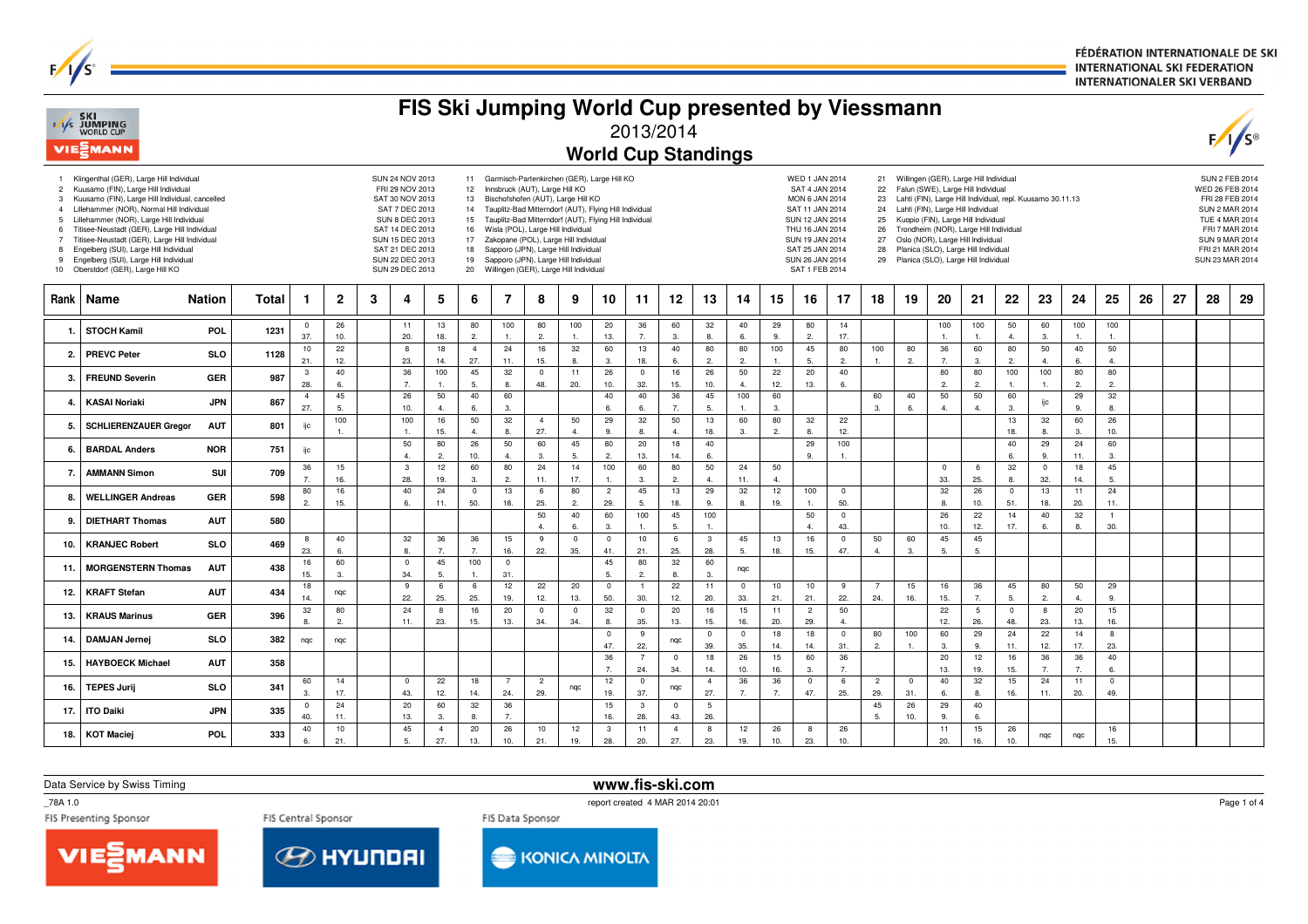

## **FIS Ski Jumping World Cup presented by Viessmann**



**World Cup Standings**

| Rank | <b>Nation</b><br>Name                      | Total | -1                    | $\overline{2}$        | 3 | 4                              | 5                     | 6                     | 7                     | 8                     | 9                              | 10                    | 11                   | 12                    | 13                    | 14                    | 15                     | 16                    | 17                     | 18                    | 19                   | 20                    | 21                    | 22                             | 23                             | 24                    | 25                    | 26 | 27 | 28 | 29 |
|------|--------------------------------------------|-------|-----------------------|-----------------------|---|--------------------------------|-----------------------|-----------------------|-----------------------|-----------------------|--------------------------------|-----------------------|----------------------|-----------------------|-----------------------|-----------------------|------------------------|-----------------------|------------------------|-----------------------|----------------------|-----------------------|-----------------------|--------------------------------|--------------------------------|-----------------------|-----------------------|----|----|----|----|
| 19.  | <b>JPN</b><br><b>TAKEUCHI Taku</b>         | 331   | 50<br>$\Delta$        | 29<br>9.              |   | 80<br>2.                       | 32<br>8.              | 24<br>11.             | 40<br>6.              |                       |                                | 22<br>12.             | 15<br>16.            | $\overline{0}$<br>35. | ijс                   |                       |                        |                       |                        | 10<br>21.             | 18<br>14.            |                       |                       | $\overline{0}$<br>43.          | $\overline{1}$<br>30.          | 8<br>23.              | $\overline{c}$<br>29. |    |    |    |    |
| 20.  | <b>KOFLER Andreas</b><br><b>AUT</b>        | 304   | $^{\circ}$<br>45.     | nqc                   |   | 22<br>12.                      | $\overline{0}$<br>33. | nqc                   | $\mathbf 0$<br>38.    | 18<br>14.             | 18<br>14.                      | 13<br>18.             | 22<br>12.            | $^{\circ}$<br>40.     | $^{\circ}$<br>45.     |                       |                        | $^{\circ}$<br>35.     | 26<br>10.              | 40<br>6.              | 45<br>5.             | $\overline{4}$<br>27. | $\overline{0}$<br>34. | 18<br>14.                      | 11<br>20.                      | 45<br>5.              | 22<br>12.             |    |    |    |    |
| 21.  | ZIOBRO Jan<br>POL.                         | 302   | 29<br>9.              | $\mathbf 0$<br>37.    |   | $\Omega$<br>44.                | $\mathbf{0}$<br>44.   | $\overline{0}$<br>44. | $\overline{0}$<br>48. | 100<br>$\overline{1}$ | 60<br>-3.                      | 14<br>17.             | $\mathbf 0$<br>33.   | $\overline{7}$<br>24. | $\overline{7}$<br>24. | 14<br>17.             | $\overline{1}$<br>30.  | 40<br>6.              | 10<br>21.              |                       |                      | 10<br>21.             | $\mathbf 0$<br>38.    | 10<br>21.                      | nqc                            | 0<br>38.              | nqc                   |    |    |    |    |
| 22.  | <b>KOIVURANTA Anssi</b><br>FIN             | 298   |                       | $\mathbf 0$<br>38.    |   |                                |                       |                       |                       |                       |                                | $\overline{0}$<br>38. | 26<br>10.            | 100                   | 12<br>19.             |                       |                        | 26<br>10.             | 29<br>9.               |                       |                      | 14<br>17.             | $\mathbf 0$<br>50.    | $\overline{\mathbf{0}}$<br>32. | 45<br>5.                       | 26<br>10.             | 20<br>13.             |    |    |    |    |
| 23.  | CZE<br><b>MATURA Jan</b>                   | 291   | $\mathbf 0$<br>32.    | $\mathbf 0$<br>33.    |   | nqc                            | nqc                   | $^{\circ}$<br>33.     | 5<br>26.              | $\mathbf 0$<br>37.    | - 9<br>22.                     | $\mathbf{0}$<br>39.   | 24<br>11.            | 9<br>22.              | 22<br>12.             | 20<br>13.             | 40<br>6.               | 26<br>10.             | 11<br>20.              | 32<br>8.              | 36<br>$\overline{7}$ | 13<br>18.             | 24<br>11.             | $\overline{0}$<br>33.          | $\mathbf 0$<br>31.             | $\overline{7}$<br>24. | 13<br>18.             |    |    |    |    |
| 24.  | <b>ZYLA Piotr</b><br>POL                   | 290   | 45<br>5.              | 8<br>23.              |   | 5<br>26.                       | 40<br>6.              | 22<br>12.             | 16<br>15.             | 40<br>6.              | 24<br>11.                      | $\overline{7}$<br>24. | ngc                  |                       | 10<br>21.             | 16<br>15.             | $\overline{7}$<br>24.  | 22<br>12.             | 12<br>19.              |                       |                      | 9<br>22.              | $\mathbf 0$<br>32.    | $\overline{0}$<br>37.          | ngc                            | ngc                   | $\overline{7}$<br>24. |    |    |    |    |
| 25.  | GER<br><b>FREITAG Richard</b>              | 285   |                       |                       |   | 60<br>3.                       | 15<br>16.             | 29<br>9.              | 24<br>11.             |                       |                                | $\overline{0}$<br>33. | 29<br>9.             | 24<br>11.             | $\overline{c}$<br>29. | nqc                   |                        | 12<br>19.             | 60<br>3.               |                       |                      | 15<br>16.             | 10<br>21.             | $\overline{0}$<br>40.          | $\overline{0}$<br>34.          | $\overline{0}$<br>32. | $\overline{5}$<br>26. |    |    |    |    |
| 26.  | <b>FANNEMEL Anders</b><br><b>NOR</b>       | 282   | $\overline{c}$<br>29. | nqc                   |   | nqc                            | 14<br>17.             | $\overline{0}$<br>31. | $\overline{0}$<br>41. | 26<br>10.             | 36<br>7.                       | nqc                   | 50<br>$\overline{4}$ | $\overline{0}$<br>36. | 36<br>7.              | 11<br>20.             | 45<br>5.               | 5<br>26.              | 3<br>28.               |                       |                      |                       |                       | 40<br>6.                       | 14<br>17.                      | $\overline{0}$<br>35. | $\mathbf 0$<br>33.    |    |    |    |    |
| 27.  | <b>NEUMAYER Michael</b><br><b>GER</b>      | 281   | $\overline{1}$<br>30. | 12<br>19.             |   | 14<br>17.                      | 6<br>25.              | 15<br>16.             | 20<br>13.             | $\mathbf 0$<br>32.    | 8<br>23.                       | 24<br>11.             | 12<br>19.            | $\overline{2}$<br>29. | 14<br>17.             | $\mathbf{3}$<br>28.   | 8<br>23.               | 6<br>25.              | nqc                    | 32<br>8.              | 50<br>$\mathbf{4}$   | 18<br>14.             | $\overline{2}$<br>29. | $\overline{4}$<br>27.          | $\overline{7}$<br>24.          | 12<br>19.             | 11<br>20.             |    |    |    |    |
| 28.  | <b>AUT</b><br><b>LOITZL Wolfgang</b>       | 216   | 13<br>18.             | $\overline{0}$<br>31. |   | 6<br>25.                       | $\mathbf{0}$<br>39.   | 13<br>18.             | 6<br>25.              | 32<br>8.              | 29<br>9.                       | 9<br>22.              | 6<br>25.             | $\overline{0}$<br>50. | 20<br>13.             | 20<br>13.             | 24<br>11.              | $\mathbf{1}$<br>30.   | 15<br>16.              | $\overline{0}$<br>37. | 9<br>22.             |                       |                       | ngc                            | $\overline{0}$<br>39.          | 13<br>18.             | $\bf{0}$<br>32.       |    |    |    |    |
| 29.  | CZE<br><b>JANDA Jakub</b>                  | 200   | 22<br>12.             | $\mathbf 0$<br>44.    |   | $\mathbf 0$<br>35.             | 10<br>21.             | $^{\circ}$<br>48.     | $\overline{2}$<br>29. | 45<br>5.              | 16<br>15.                      | nqc                   | $\mathbf 0$<br>38.   | nqc                   | $\overline{1}$<br>30. | $\mathbf 0$<br>39.    | 14<br>17.              | $\mathbf 0$<br>48.    | 18<br>14.              |                       |                      | $\pmb{0}$<br>31.      | 16<br>15.             | $\overline{0}$<br>31.          | 20<br>13.                      | $\mathsf 0$<br>34.    | 36<br>$\overline{7}$  |    |    |    |    |
| 30.  | <b>VELTA Rune</b><br><b>NOR</b>            | 186   | nqc                   | 50<br>$\mathbf{A}$    |   | 29<br>9.                       | $\mathbf{0}$<br>38.   | 3<br>28.              | $\overline{0}$<br>33. | $\overline{0}$<br>31. | ngc                            | nqc                   | 8<br>23.             | $\mathbf 0$<br>31.    | $\mathbf 0$<br>36.    | 5<br>26.              | 20<br>13.              | 36<br>7.              | 9<br>22.               |                       |                      |                       |                       | $\overline{\mathbf{0}}$<br>36. | 16<br>15.                      | 6<br>25.              | $\overline{4}$<br>27. |    |    |    |    |
| 31.  | <b>AHONEN Janne</b><br><b>FIN</b>          | 176   | 15<br>16.             | $\pmb{0}$<br>31.      |   | 20<br>13.                      | 29<br>9.              | 10<br>21.             | 45<br>5.              | 8<br>23.              | $\overline{2}$<br>29.          | 6<br>25.              | 18<br>14.            | 8<br>23.              | $\mathbf 0$<br>38.    |                       |                        |                       |                        |                       |                      | $\overline{1}$<br>30. | 11<br>20.             | $\overline{0}$<br>34.          | $\overline{3}$<br>28.          | $\mathbf 0$<br>36.    |                       |    |    |    |    |
| 32.  | GER<br><b>WANK Andreas</b>                 | 166   | $\mathbf{0}$<br>31.   | $\overline{0}$<br>42. |   | 12<br>19.                      | 8<br>23.              | 8<br>23.              | 11<br>20.             | 20<br>13.             | 26<br>10.                      | 16<br>15.             | 16<br>15.            | $\overline{0}$<br>33. | $\overline{0}$<br>49. | 6<br>25.              | $\mathbf 0$<br>31.     | $\overline{4}$<br>27. | $\mathbf 0$<br>37.     |                       |                      | 8<br>23.              | 8<br>23.              | 9<br>22.                       | $5\phantom{.0}$<br>26.         | 9<br>22.              | $\pmb{0}$<br>40.      |    |    |    |    |
| 33.  | SUI<br><b>DESCHWANDEN Gregor</b>           | 161   | 26<br>10.             | $\overline{0}$<br>35. |   | $^{\circ}$<br>31.              | $\overline{0}$<br>40. | -5<br>26.             | 10<br>21.             | 13<br>18.             | $\overline{4}$<br>27.          | $\mathbf{0}$<br>35.   | $\mathbf 0$<br>34.   | 12<br>19.             | $\mathbf 0$<br>32.    | $\overline{c}$<br>29. | $5\overline{5}$<br>26. |                       |                        | $\mathbf 0$<br>43.    | 14<br>17.            | $\mathbf{0}$<br>32.   | 14<br>17.             | 12<br>19.                      | 26<br>10.                      | $\overline{0}$<br>40. | 18<br>14.             |    |    |    |    |
| 34.  | POL.<br><b>BIEGUN Krzysztof</b>            | 144   | 100                   | 13<br>18.             |   | $\overline{\mathbf{0}}$<br>32. | $\mathbf 0$<br>36.    |                       |                       |                       |                                | $\overline{4}$<br>27. | $\mathbf 0$<br>31.   | nqc                   |                       |                       |                        | 11<br>20.             | 16<br>15.              |                       |                      |                       |                       |                                |                                |                       |                       |    |    |    |    |
| 35.  | POL.<br><b>MURANKA Klemens</b>             | 132   |                       |                       |   |                                |                       | $\overline{7}$<br>24. | $\overline{0}$<br>39. | 36<br>7.              | $\overline{7}$<br>24.          | 18<br>14.             | 14<br>17.            | 11<br>20.             | $\overline{0}$<br>37. | ijс                   | $\overline{4}$<br>27.  | 13<br>18.             | 20<br>13.              |                       |                      |                       |                       | $\overline{2}$<br>29.          | nqc                            | nqc                   | $\pmb{0}$<br>31.      |    |    |    |    |
| 35.  | <b>NAGLIC Tomaz</b><br><b>SLO</b>          | 132   | ngc                   | $\overline{0}$<br>36. |   | $\mathbf 0$<br>41.             | $\mathbf{0}$<br>37.   | $^{\circ}$<br>42.     | $^{\circ}$<br>45.     | $\overline{5}$<br>26. | 5<br>26.                       | $\mathbf 0$<br>45.    | $^{\circ}$<br>44.    | 14<br>17.             | ngc                   | $\overline{1}$<br>30. | $\mathbf 0$<br>40.     | $\pmb{0}$<br>39.      | $32\,$<br>8.           | 22<br>12.             | 13<br>18.            | $\overline{0}$<br>35. | 18<br>14.             | 22<br>12.                      | $\overline{0}$<br>45.          | ngc                   | nqc                   |    |    |    |    |
| 37.  | <b>DEZMAN Nejc</b><br><b>SLO</b>           | 109   |                       |                       |   |                                |                       |                       |                       |                       |                                |                       |                      |                       |                       | nqc                   | nqc                    |                       |                        | 36<br>$\overline{7}$  | 29<br>9.             | $\mathbf{0}$<br>37.   | 20<br>13.             | $\overline{0}$<br>39.          | $\overline{0}$<br>33.          | 24<br>11.             | $\mathbf{0}$<br>44.   |    |    |    |    |
| 38.  | <b>VASSILIEV Dimitry</b><br><b>RUS</b>     | 106   | 13<br>18.             | 32<br>8.              |   | nqc                            | 26<br>10.             | 11<br>20.             | $\overline{1}$<br>30. |                       |                                | ngc                   | nqc                  |                       | nqc                   |                       |                        |                       |                        |                       |                      | nqc                   | $\overline{0}$<br>49. | 8<br>23.                       | 15<br>16.                      | nqc                   | $\pmb{0}$<br>41.      |    |    |    |    |
| 38.  | <b>GEIGER Karl</b><br>GER                  | 106   | 6<br>25.              | 18<br>14.             |   | 16<br>15.                      | $\mathbf{0}$<br>46.   | $\overline{c}$<br>29. | 8<br>23.              | 3<br>28.              | $\overline{\mathbf{0}}$<br>32. | ngc                   | $\mathbf 0$<br>47.   | $\mathbf{0}$<br>32.   | $\overline{0}$<br>34. |                       |                        |                       |                        | 20<br>13.             | 22<br>12.            |                       |                       | 11<br>20.                      | ngc                            | $\overline{0}$<br>31. | $\pmb{0}$<br>36.      |    |    |    |    |
| 40.  | <b>INGVALDSEN Ole Marius</b><br><b>NOR</b> | 96    | 20<br>13.             | nqc                   |   | 10<br>21.                      | 9<br>22.              | $\overline{0}$<br>36. | $\overline{0}$<br>37. | 29<br>9.              | $\mathbf{3}$<br>28.            | $\mathbf{0}$<br>32.   | nqc                  | nqc                   | $\mathbf 0$<br>47.    | $\mathbf 0$<br>36.    | $\mathbf{0}$<br>34.    |                       |                        | $\mathbf 0$<br>44.    | $\mathbf 0$<br>37.   | 12<br>19.             | 13<br>18.             | nqc                            | $\overline{\mathbf{0}}$<br>46. | nqc                   | nqc                   |    |    |    |    |
| 41.  | <b>POPPINGER Manuel</b><br><b>AUT</b>      | 91    |                       |                       |   |                                |                       |                       |                       |                       |                                |                       |                      | nqc                   | $\overline{0}$<br>33. | 22<br>12.             | 32<br>8.               | 9<br>22.              | $\overline{4}$<br>27.  | 8<br>23.              | 10<br>21.            | 6<br>25.              | $\mathbf 0$<br>33.    |                                |                                |                       |                       |    |    |    |    |
| 42.  | CZE<br><b>HAJEK Antonin</b>                | 90    | ngc                   | ngc                   |   | ngc                            | nqc                   | 30.                   | $\mathbf{3}$<br>28.   | $\mathbf 0$<br>33.    | $\mathbf 0$<br>38.             | $\mathbf 0$<br>44.    | $\Omega$<br>40.      | 5<br>26.              | nqc                   | 10<br>21.             | 9<br>22.               | nqc                   | $7\overline{ }$<br>24. | $\overline{4}$<br>27. | 6<br>25.             | $\pmb{0}$<br>50.      | nqc                   | 5<br>26.                       | 18<br>14.                      | 16<br>15.             | 6<br>25.              |    |    |    |    |
| 43.  | <b>EISENBICHLER Markus</b><br>GER          | 88    |                       |                       |   |                                |                       |                       |                       |                       |                                | nqc                   | $\mathbf 0$<br>45.   |                       |                       |                       |                        |                       |                        | 32<br>8.              | 32<br>8.             | 24<br>11.             | $\mathbf 0$<br>35.    |                                |                                |                       |                       |    |    |    |    |
| 44.  | <b>KUBACKI Dawid</b><br>POL.               | 87    | 9<br>22.              | 30.                   |   | nqc                            | $\mathbf{0}$<br>31.   | 14<br>17.             | $^{\circ}$<br>42.     | 14<br>17.             | 14<br>17.                      |                       |                      | $\overline{0}$<br>47. | $\overline{0}$<br>35. | nqc                   | $\mathbf{0}$<br>33.    | 3<br>28.              | $\mathbf 0$<br>38.     |                       |                      | $\mathbf{0}$<br>34.   | 9<br>22.              | 24.                            | 11<br>20.                      | 5<br>26.              | $\mathbf 0$<br>35.    |    |    |    |    |

Data Service by Swiss Timing

**www.fis-ski.com**

\_78A 1.0

report created 4 MAR 2014 20:01







Page 2 of 4

 $F/\sqrt{s}$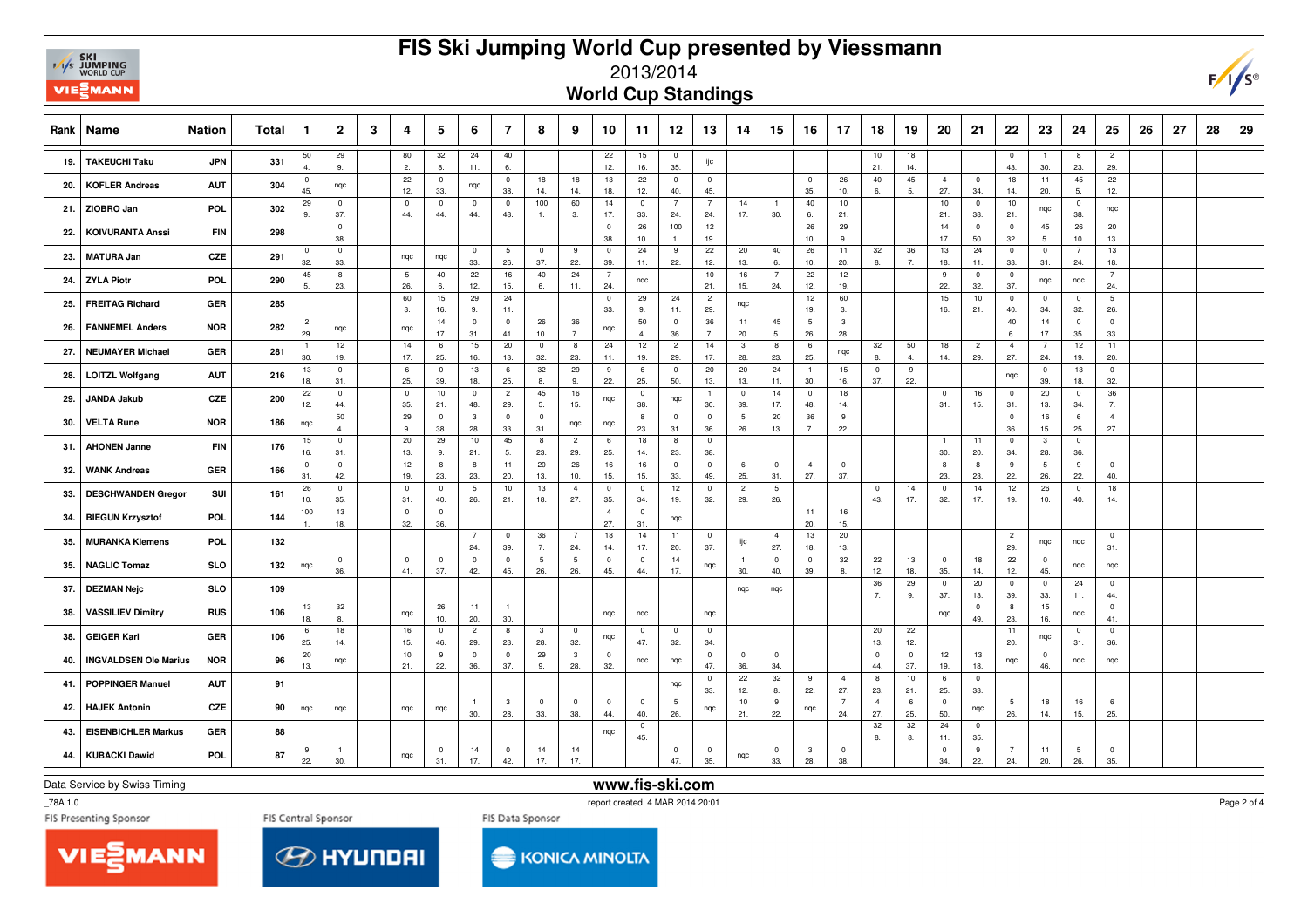## **FIS Ski Jumping World Cup presented by Viessmann**



## 2013/2014

**World Cup Standings**

|     | Rank   Name                     | <b>Nation</b> | <b>Total</b> | $\mathbf{1}$          | $\overline{2}$        | 3 | 4                     | 5                              | 6                              | 7                     | 8                              | 9                              | 10                    | 11                     | 12                             | 13                 | 14                    | 15                    | 16                    | 17                     | 18                    | 19                     | 20                    | 21                             | 22                    | 23                    | 24                    | 25                    | 26 | 27 | 28 | 29 |
|-----|---------------------------------|---------------|--------------|-----------------------|-----------------------|---|-----------------------|--------------------------------|--------------------------------|-----------------------|--------------------------------|--------------------------------|-----------------------|------------------------|--------------------------------|--------------------|-----------------------|-----------------------|-----------------------|------------------------|-----------------------|------------------------|-----------------------|--------------------------------|-----------------------|-----------------------|-----------------------|-----------------------|----|----|----|----|
| 45. | SHIMIZU Reruhi                  | <b>JPN</b>    | 86           | 5<br>26.              | $\overline{c}$<br>29. |   | $\overline{1}$<br>30. | $\overline{0}$<br>35.          | $\overline{0}$<br>39.          | 9<br>22.              |                                |                                |                       |                        |                                |                    |                       |                       |                       |                        | 16<br>15.             | 24<br>11.              | 24.                   | $\overline{0}$<br>41.          | nqc                   | 9<br>22.              | $\overline{4}$<br>27. | -9<br>22.             |    |    |    |    |
| 46. | <b>JACOBSEN Anders</b>          | <b>NOR</b>    | 82           |                       |                       |   | nqc                   | $\overline{1}$<br>30.          | $\overline{0}$<br>34.          | 14<br>17.             |                                |                                | $\overline{1}$<br>30. | $5\phantom{.0}$<br>26. | 15<br>16.                      | 24<br>11.          |                       |                       | $\mathbf 0$<br>32.    | $\overline{2}$<br>29.  |                       |                        |                       |                                | 20<br>13.             | $\overline{0}$<br>37. | $\overline{0}$<br>42. | nqc                   |    |    |    |    |
| 47. | <b>FETTNER Manuel</b>           | <b>AUT</b>    | 81           | 24<br>11.             | 6<br>25.              |   | nqc                   | $\mathbf{3}$<br>28.            | $\overline{0}$<br>37.          | $\overline{0}$<br>32. |                                |                                |                       |                        | 10<br>21.                      | $\mathbf 0$<br>31. |                       |                       |                       |                        | 18<br>14.             | 11<br>20.              | $\mathbf 0$<br>42.    | $\overline{7}$<br>24.          | $\overline{0}$<br>50. | $\overline{2}$<br>29. | $\overline{0}$<br>36. | $\mathbf 0$<br>46.    |    |    |    |    |
| 48. | <b>HVALA Jaka</b>               | SLO           | 79           | $\overline{0}$<br>47. | $\overline{4}$<br>27. |   | $\overline{c}$<br>29. | $\mathbf 0$<br>32.             | 12<br>19.                      | $\mathbf 0$<br>34.    | 11<br>20.                      | 22<br>12.                      | $\mathbf 0$<br>31.    | $\overline{2}$<br>29.  | $\overline{\mathbf{3}}$<br>28. | 9<br>22.           | $\overline{7}$<br>24. | 6<br>25.              | $\pmb{0}$<br>50.      | $\overline{1}$<br>30.  |                       |                        | $\mathbf 0$<br>39.    | $\mathbf 0$<br>37.             | nqc                   | $\mathbf 0$<br>44.    | nqc                   | $\mathbf 0$<br>42.    |    |    |    |    |
| 49. | <b>WATASE Yuta</b>              | <b>JPN</b>    | 78           | 14<br>17.             | $\mathbf 0$<br>34.    |   | $\overline{7}$<br>24. | $\overline{2}$<br>29.          | $\overline{0}$<br>49.          | $\overline{0}$<br>35. |                                |                                | $\overline{0}$<br>34. | $\overline{0}$<br>41.  | $\overline{0}$<br>40.          | nqc                | 8<br>23.              | nqc                   |                       |                        | 14<br>17.             | 20<br>13.              | 3<br>28.              | $\overline{\mathbf{3}}$<br>28. | $\overline{1}$<br>30. | 6<br>25.              | $\overline{0}$<br>33. | $\mathbf 0$<br>47.    |    |    |    |    |
| 50. | <b>MAKSIMOCHKIN Mikhail</b>     | <b>RUS</b>    | 65           | $^{\circ}$<br>46.     |                       |   |                       |                                |                                |                       |                                |                                |                       | nqc                    | nqc                            |                    |                       |                       | $\mathbf 0$<br>49.    | 45<br>5.               | 12<br>19.             | 8<br>23.               |                       |                                |                       |                       |                       |                       |    |    |    |    |
| 51. | <b>BOYD-CLOWES Mackenzie</b>    | CAN           | 62           |                       | nqc                   |   | nqc                   | $\overline{0}$<br>47.          | $\overline{\mathbf{0}}$<br>37. | $\overline{0}$<br>36. | $\overline{7}$<br>24.          | 6<br>25.                       | 5<br>26.              | nqc                    | $\mathbf 0$<br>36.             | nqc                | 29<br>9.              | $\overline{0}$<br>36. | 15<br>16.             | $\mathsf 0$<br>44.     |                       |                        |                       |                                | nqc                   | nqc                   | $\mathbf 0$<br>41.    | $\mathbf 0$<br>36.    |    |    |    |    |
| 52. | <b>MAEAETTAE Jarkko</b>         | <b>FIN</b>    | 61           |                       | $\overline{5}$<br>26. |   |                       |                                |                                |                       |                                |                                | 8<br>23.              | $\overline{0}$<br>36.  | 29<br>9.                       | 15<br>16.          | $\overline{4}$<br>27. | $\overline{0}$<br>35. |                       |                        |                       |                        |                       |                                |                       | nqc                   |                       |                       |    |    |    |    |
| 53. | <b>ASIKAINEN Lauri</b>          | <b>FIN</b>    | 58           | $\mathbf 0$<br>34.    | $\pmb{0}$<br>40.      |   |                       |                                | $\overline{0}$<br>34.          | $^{\circ}$<br>47.     | nqc                            | $\overline{0}$<br>36.          |                       |                        |                                |                    | nqc                   | nqc                   | nqc                   | $\overline{0}$<br>41.  |                       |                        |                       |                                | 29<br>9.              | nqc                   | 15<br>16.             | 14<br>17.             |    |    |    |    |
| 54. | <b>HLAVA Lukas</b>              | CZE           | 53           | nqc                   | nqc                   |   | nqc                   | $\overline{0}$<br>49.          | $\mathbf 0$<br>45.             | $\overline{0}$<br>46. | $\overline{0}$<br>43.          | $\pmb{0}$<br>43.               | 11<br>20.             | $\overline{0}$<br>42.  | $\pmb{0}$<br>49.               | 6<br>25.           | 9<br>22.              | $\overline{c}$<br>29. | $\mathbf 0$<br>31.    | $\mathbf 0$<br>46.     | 15<br>16.             | 8<br>23.               |                       |                                | $\overline{0}$<br>46. | nqc                   | $\overline{2}$<br>29. | $\mathbf 0$<br>43.    |    |    |    |    |
| 55. | <b>KORNILOV Denis</b>           | <b>RUS</b>    | 49           | 7<br>24.              | nqc                   |   | $\overline{0}$<br>45. | nqc                            | nqc                            | $\overline{0}$<br>50. | $\overline{0}$<br>35.          | 16<br>15.                      | $\overline{0}$<br>46. | $\overline{0}$<br>39.  | 26<br>10.                      | $\mathbf 0$<br>42. |                       |                       |                       |                        |                       |                        | $\mathbf 0$<br>44.    | $\overline{\mathbf{0}}$<br>42. | nqc                   | $\overline{0}$<br>41. | $\overline{0}$<br>39. | $\mathbf 0$<br>48.    |    |    |    |    |
| 56. | <b>LAMY CHAPPUIS Ronan</b>      | <b>FRA</b>    | 44           | $\overline{0}$<br>41. | $\mathbf 0$<br>49.    |   | $\mathbf 0$<br>37.    | $\overline{0}$<br>48.          | nqc                            | nqc                   | $\mathbf 0$<br>49.             | $\overline{0}$<br>40.          | $\overline{0}$<br>40. | $\mathbf 0$<br>50.     | $\overline{0}$<br>38.          | $\mathbf 0$<br>44. |                       |                       | $\overline{7}$<br>24. | 13<br>18.              | 24<br>11.             | $\overline{0}$<br>40.  |                       |                                | $\overline{0}$<br>42. | nqc                   | nqc                   | $\mathbf 0$<br>45.    |    |    |    |    |
| 57. | <b>JOHANSSON Robert</b>         | <b>NOR</b>    | 43           |                       | $20\,$<br>13.         |   | $\overline{0}$<br>42. | $\overline{\mathbf{0}}$<br>50. | nqc                            | nqc                   | $\overline{0}$<br>41.          | $\mathbf 0$<br>46.             |                       |                        |                                |                    | $\overline{0}$<br>34. | $\overline{0}$<br>39. | $\mathbf 0$<br>41.    | $\overline{0}$<br>35.  | 11<br>20.             | 12<br>19.              | $\overline{0}$<br>46. | $\overline{0}$<br>35.          |                       |                       |                       |                       |    |    |    |    |
| 58. | <b>HILDE Tom</b>                | <b>NOR</b>    | 38           | $\mathbf{0}$<br>33.   |                       |   | 15<br>16.             | nqc                            |                                |                       | 12<br>19.                      | $\overline{1}$<br>30.          | 10<br>21.             | nqc                    | nqc                            | $\mathbf 0$<br>40. |                       |                       | nqc                   | $\mathsf 0$<br>33.     |                       |                        |                       |                                |                       |                       |                       |                       |    |    |    |    |
| 59. | <b>BRESADOLA Davide</b>         | <b>ITA</b>    | 36           | $\mathbf 0$<br>43.    | 7<br>24.              |   | $\overline{0}$<br>48. | 20<br>13.                      | $\overline{\mathbf{0}}$<br>41. | nqc                   | $\mathbf 0$<br>45.             | $\overline{\mathbf{0}}$<br>42. | nqc                   | nqc                    |                                |                    | nqc                   | $\overline{0}$<br>32. |                       | $5\phantom{.0}$<br>26. | $\overline{0}$<br>42. | $\overline{4}$<br>27.  |                       |                                |                       |                       |                       |                       |    |    |    |    |
| 60. | <b>MUOTKA OIII</b>              | <b>FIN</b>    | 31           | nqc                   | 11<br>20.             |   | $\mathbf 0$<br>33.    | 11<br>20.                      | 9<br>22.                       | nqc                   | nqc                            | $\mathbf 0$<br>44.             |                       |                        |                                | nqc                | nqc                   | nqc                   | $\mathbf 0$<br>45.    | nqc                    |                       |                        | $\mathbf 0$<br>41.    | $\overline{0}$<br>39.          |                       | nqc                   |                       |                       |    |    |    |    |
| 61. | <b>TANDE Daniel-Andre</b>       | <b>NOR</b>    | 30           |                       |                       |   | nqc                   | nqc                            |                                |                       |                                |                                |                       |                        |                                |                    | $\overline{0}$<br>31. | 16<br>15.             | 14<br>17.             | $\mathbf 0$<br>48.     |                       |                        |                       |                                |                       |                       |                       |                       |    |    |    |    |
| 62. | <b>QUECK Danny</b>              | GER           | 25           |                       |                       |   |                       |                                |                                |                       |                                |                                | $\overline{0}$<br>37. | nqc                    |                                |                    |                       |                       |                       |                        | 9<br>22.              | 16<br>15.              |                       |                                |                       |                       |                       |                       |    |    |    |    |
| 63. | <b>DELLASEGA Roberto</b>        | <b>ITA</b>    | 22           | $^{\circ}$<br>38.     | nqc                   |   |                       |                                | $\overline{0}$<br>40.          | $\overline{0}$<br>43. | $\mathbf 0$<br>36.             | 10<br>21.                      | nqc                   | nqc                    | 30.                            | $\mathbf 0$<br>43. |                       |                       | $\mathbf 0$<br>36.    | nqc                    | 6<br>25.              | $5\phantom{.0}$<br>26. |                       |                                |                       |                       |                       |                       |    |    |    |    |
| 64. | <b>ROMASHOV Alexey</b>          | <b>RUS</b>    | 21           |                       | 9<br>22.              |   | $\overline{4}$<br>27. | nqc                            | $\mathbf 0$<br>47.             | $\mathbf 0$<br>40.    | nqc                            | ijс                            | nqc                   |                        | nqc                            | nqc                | nqc                   | nqc                   |                       |                        |                       |                        | 5<br>26.              | $\mathbf 0$<br>40.             | $\overline{0}$<br>43. | $\overline{0}$<br>43. | nqc                   | $\mathbf{3}$<br>28.   |    |    |    |    |
| 65. | <b>DESCOMBES SEVOIE Vincent</b> | <b>FRA</b>    | 18           | $\mathbf 0$<br>34.    | nqc                   |   | 14<br>17.             | $\overline{0}$<br>45.          | nqc                            | $\overline{4}$<br>27. | $\overline{\mathbf{0}}$<br>39. | $\overline{0}$<br>39.          | nqc                   | nqc                    | nqc                            | nqc                | nqc                   | nqc                   | $\mathbf 0$<br>38.    | nqc                    | nqc                   | $\overline{0}$<br>47.  |                       |                                |                       |                       |                       | nqc                   |    |    |    |    |
| 65. | <b>KOUDELKA Roman</b>           | CZE           | 18           |                       |                       |   |                       |                                |                                |                       |                                |                                |                       | ngc                    |                                |                    |                       |                       | $\mathbf 0$<br>33.    | $\overline{0}$<br>34.  |                       |                        | $\overline{0}$<br>36. | $\overline{0}$<br>31.          | 6<br>25.              | $\overline{0}$<br>35. | $\overline{0}$<br>44. | 12<br>19.             |    |    |    |    |
| 67. | <b>LARINTO Ville</b>            | <b>FIN</b>    | 17           |                       |                       |   |                       |                                |                                |                       |                                |                                |                       |                        |                                |                    |                       |                       | nqc                   |                        | $\overline{0}$<br>32. | $\overline{0}$<br>60.  |                       |                                |                       | $\overline{4}$<br>27. | $\mathbf{3}$<br>28.   | 10<br>21.             |    |    |    |    |
| 68. | <b>KOCH Martin</b>              | <b>AUT</b>    | 16           |                       |                       |   |                       |                                |                                |                       | $\mathbf 0$<br>40.             | $\mathbf 0$<br>49.             |                       |                        |                                |                    | 13<br>18.             | $\mathbf{3}$<br>28.   |                       |                        | $\mathbf 0$<br>38.    | $\mathbf{0}$<br>39.    |                       |                                |                       |                       |                       |                       |    |    |    |    |
| 69. | <b>JUSTIN Rok</b>               | SLO           | 15           |                       |                       |   | $\mathbf 0$<br>38.    | $\overline{0}$<br>41.          | $\overline{0}$<br>32.          | 0<br>44.              | 15<br>16.                      | $\mathbf 0$<br>33.             | 0<br>42.              | $\overline{0}$<br>49.  | $\overline{0}$<br>42.          | nqc                |                       |                       | $\mathbf 0$<br>43.    | $\overline{0}$<br>36.  |                       |                        |                       |                                |                       |                       |                       |                       |    |    |    |    |
| 69. | <b>STJERNEN Andreas</b>         | <b>NOR</b>    | 15           |                       | $\mathbf 0$<br>43.    |   | $\mathbf 0$<br>46.    | $\overline{0}$<br>42.          |                                |                       |                                |                                |                       |                        |                                |                    | $\mathbf 0$<br>37.    | nqc                   |                       |                        | $\mathbf{0}$<br>50.   | $\mathbf 0$<br>43.     | $\overline{2}$<br>29. | nqc                            | nqc                   | 12<br>19.             | -1<br>30.             | $\overline{0}$<br>38. |    |    |    |    |

Data Service by Swiss Timing

**www.fis-ski.com**

\_78A 1.0

report created 4 MAR 2014 20:01





KONICA MINOLTA

Page 3 of 4